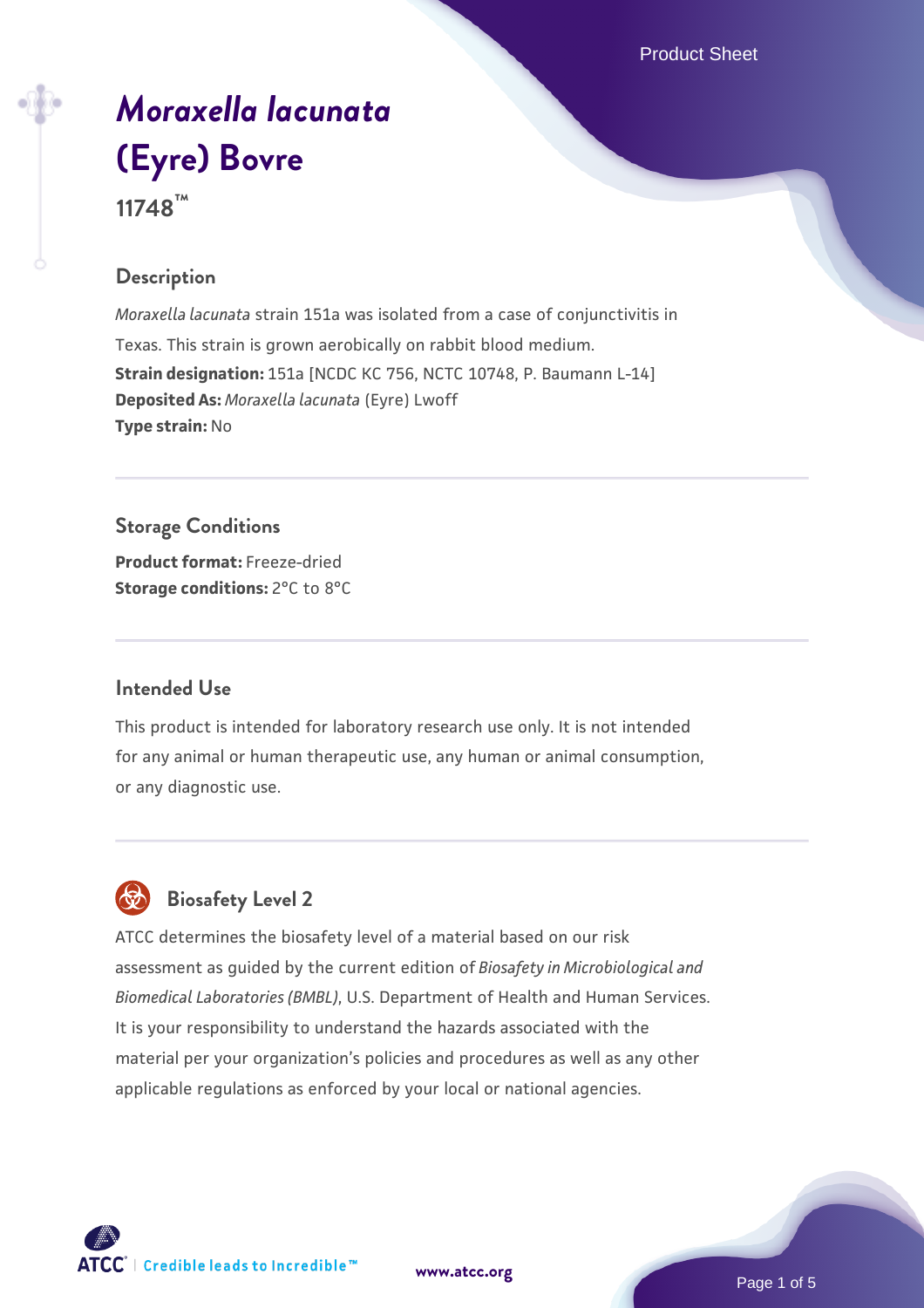ATCC highly recommends that appropriate personal protective equipment is always used when handling vials. For cultures that require storage in liquid nitrogen, it is important to note that some vials may leak when submersed in liquid nitrogen and will slowly fill with liquid nitrogen. Upon thawing, the conversion of the liquid nitrogen back to its gas phase may result in the vial exploding or blowing off its cap with dangerous force creating flying debris. Unless necessary, ATCC recommends that these cultures be stored in the vapor phase of liquid nitrogen rather than submersed in liquid nitrogen.

# **Certificate of Analysis**

For batch-specific test results, refer to the applicable certificate of analysis that can be found at www.atcc.org.

#### **Growth Conditions**

**Medium:**  [ATCC Medium 4: Rabbit blood Medium](https://www.atcc.org/-/media/product-assets/documents/microbial-media-formulations/4/atcc-medium-0004.pdf?rev=c76fa526d381497695ce581b483e9720) **Temperature:** 37°C **Atmosphere:** Aerobic

#### **Handling Procedures**

- 1. Open vial according to enclosed instructions or visit www.atcc.org for instructions.
- 2. Rehydrate the entire pellet with approximately 0.5 mL of #0004 broth. Aseptically transfer the entire contents to a 5-6 mL tube of #0004 broth. Additional test tubes can be inoculated by transferring 0.5 mL of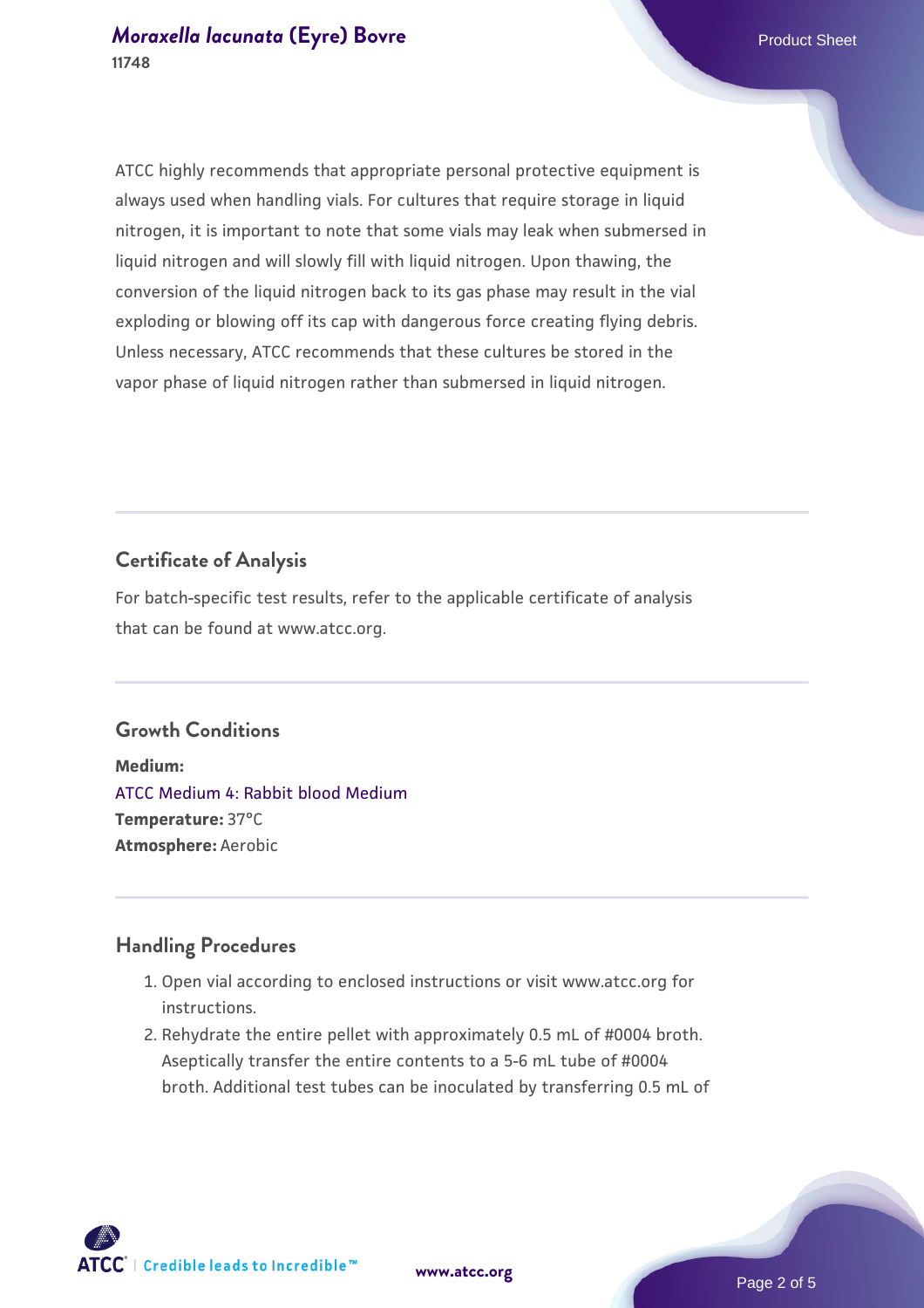the primary broth tube to these secondary tubes.

- 3. Use several drops of the primary broth tube to inoculate a #0004 plate and/or #0004 agar slant.
- 4. Incubate at 37°C for 24-72 hours.

#### **Notes**

Additional information on this culture is available on the ATCC® web site at www.atcc.org.

# **Material Citation**

If use of this material results in a scientific publication, please cite the material in the following manner: *Moraxella lacunata* (Eyre) Bovre (ATCC 11748)

#### **References**

References and other information relating to this material are available at www.atcc.org.

#### **Warranty**

The product is provided 'AS IS' and the viability of ATCC® products is warranted for 30 days from the date of shipment, provided that the customer has stored and handled the product according to the information included on the product information sheet, website, and Certificate of Analysis. For living cultures, ATCC lists the media formulation and reagents that have been found to be effective for the product. While other unspecified media and reagents may also produce satisfactory results, a



**[www.atcc.org](http://www.atcc.org)**

Page 3 of 5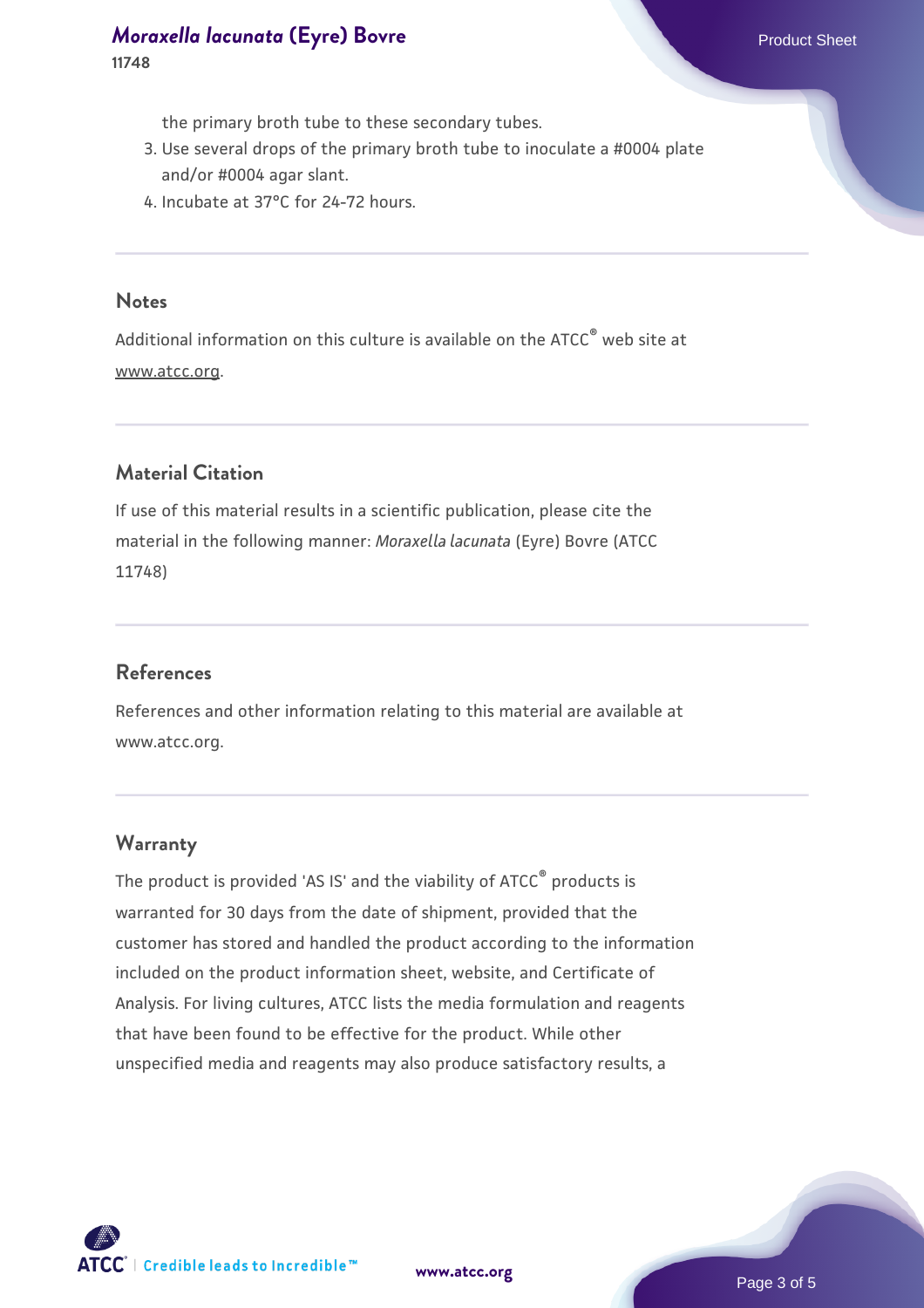change in the ATCC and/or depositor-recommended protocols may affect the recovery, growth, and/or function of the product. If an alternative medium formulation or reagent is used, the ATCC warranty for viability is no longer valid. Except as expressly set forth herein, no other warranties of any kind are provided, express or implied, including, but not limited to, any implied warranties of merchantability, fitness for a particular purpose, manufacture according to cGMP standards, typicality, safety, accuracy, and/or noninfringement.

# **Disclaimers**

This product is intended for laboratory research use only. It is not intended for any animal or human therapeutic use, any human or animal consumption, or any diagnostic use. Any proposed commercial use is prohibited without a license from ATCC.

While ATCC uses reasonable efforts to include accurate and up-to-date information on this product sheet, ATCC makes no warranties or representations as to its accuracy. Citations from scientific literature and patents are provided for informational purposes only. ATCC does not warrant that such information has been confirmed to be accurate or complete and the customer bears the sole responsibility of confirming the accuracy and completeness of any such information.

This product is sent on the condition that the customer is responsible for and assumes all risk and responsibility in connection with the receipt, handling, storage, disposal, and use of the ATCC product including without limitation taking all appropriate safety and handling precautions to minimize health or environmental risk. As a condition of receiving the material, the customer agrees that any activity undertaken with the ATCC product and any progeny or modifications will be conducted in compliance with all applicable laws, regulations, and guidelines. This product is provided 'AS IS' with no representations or warranties whatsoever except as expressly set forth herein and in no event shall ATCC, its parents, subsidiaries, directors, officers, agents, employees, assigns, successors, and affiliates be liable for indirect,